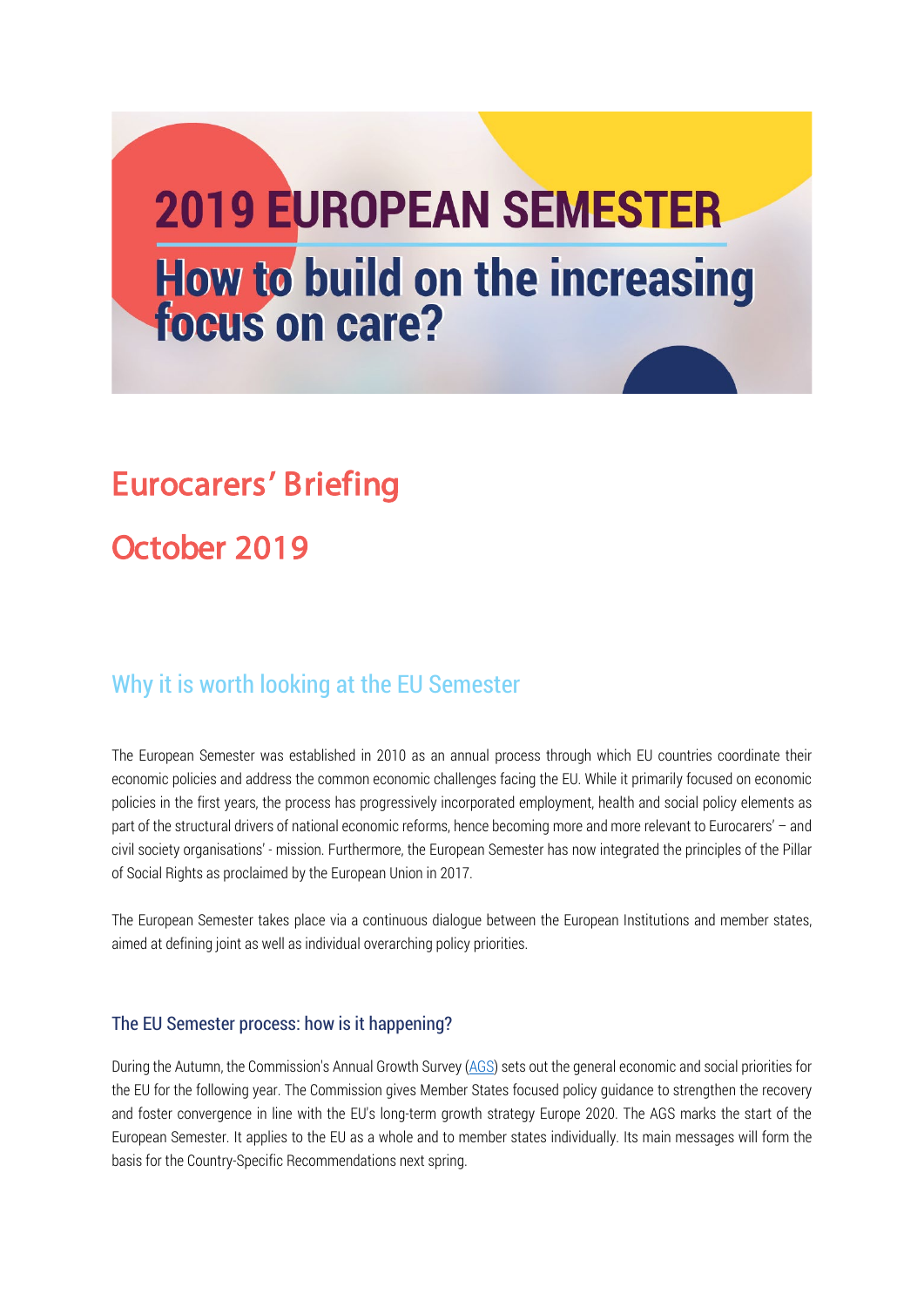During the Winter, the European Commission presents an analysis of the member states' situation (in the form of Country [Reports,](https://ec.europa.eu/info/publications/2019-european-semester-country-reports_en) published in February).

In May, member states respond to this analysis through the publication of **[National Reform Programmes](https://ec.europa.eu/info/business-economy-euro/economic-and-fiscal-policy-coordination/eu-economic-governance-monitoring-prevention-correction/european-semester/european-semester-timeline/national-reform-programmes-and-stability-convergence-programmes/2019-european-semester_en)** detailing both the progress made with regard to the previous recommendations and policy reforms envisaged.

In June, the EU Council adopts 3 key [Country Specific Recommendations](https://ec.europa.eu/info/business-economy-euro/economic-and-fiscal-policy-coordination/eu-economic-governance-monitoring-prevention-correction/european-semester/european-semester-timeline/eu-country-specific-recommendations_en) for each member state, based on EC proposals.

From June to December, member states are expected to implement these recommendations.



 *The EU Semester*

The set of documents issued for each member state through the EU Semester process reveals their situation vis-à-vis their commitments towards EU's common objectives, therefore shedding light on:

- Each country's achievements regarding EU targets and objectives;
- Reforms implemented by national governments;
- Areas requiring further action by national governments.

Eurocarers' interest in the EU Semester process is underpinned by the fact that, while the EU has no legal competencies in the areas of social cohesion, health or long-term care policies, the EU Semester is delving more and more into the priorities and investments put in place by member states in these areas.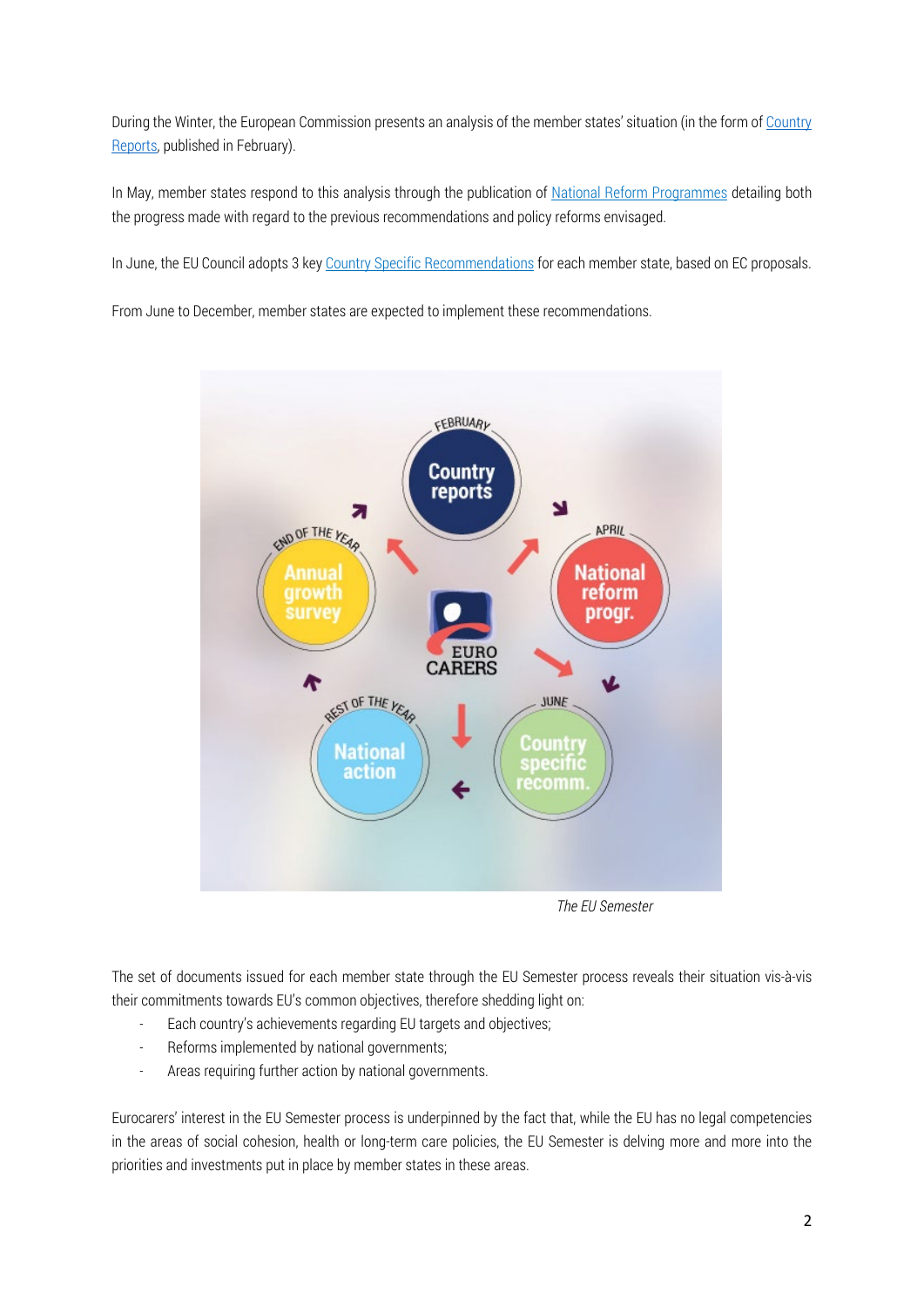Every year, some Country Specific Recommendations (in)directly concern carers because they affect:

- Access to health services (including digital health and active ageing);
- Inclusion in the labour market and fight against poverty (in particular concerning women);
- Sustainability, access and quality of long-term care systems.

Importantly, the EU Semester process is also a guide to how EU Funds should be used in each country so that they contribute effectively to the agreed objectives. In this regard, the 2019 edition contains an important novelty: the inclusion of an 'Annex D' in the Country Reports, identifying key priorities for support by the European Regional Development Fund and the European Social Fund Plus, in line with the analysis outlined in the report.

#### The 2019 edition confirms the growing focus on informal care and long-term care

As every year since 2015, Eurocarers has reviewed the EU Semester's documents for all EU countries, underlining content that is of relevance to our concerns.

The template, accessible [here](http://eurocarers.org/download/18475/) includes the 2019 Eurocarers' annual analysis of the EU Semester.

This year, as in previous years, the sustainability of health and long-term care systems in the current context of demographic transition remains of fundamental concern across the EU. Against this backdrop, more attention is geared to informal carers as main providers of care.

Based on our review<sup>[1](#page-2-0)</sup> of the 2019 Semester, the following priorities can be identified across the EU.

#### *Health and long-term care*

- The EU Semester process underlines potential drivers of economic and financial unbalance. Unsurprisingly, expenses related to pensions, health care and long-term care are considered as a threat to public finances in a majority of countries. Healthcare and long-term care are among the main topics captured in 22 Country Reports. 17 Country-Specific Recommendations concern health and long-term care.
- Moreover, long-term care increasingly tends to be explored as a stand-alone policy area that is distinct from health care, although closely interconnected. In particular, expected long-term care costs are explicitly mentioned as a sustainability threat to public finances in at least 10 countries<sup>[2](#page-2-1)</sup>.

<span id="page-2-1"></span><span id="page-2-0"></span><sup>&</sup>lt;sup>1</sup> Eurocarers' analysis of the Semester documents (Country Report, National Reform Programmes, Country Specific Recommendations) is based on a keyword search. The keywords used were 'care', 'carer', 'family', 'longterm care', 'work-life balance', 'conciliation', 'gender', 'women', 'health'. Only the sentences or part of sentences considered as relevant with regards to the objectives of the analysis were listed in the template. Documents which were not available in English have been excluded from the search. Considering the limitation of this method, this analysis can't be considered as exhaustive.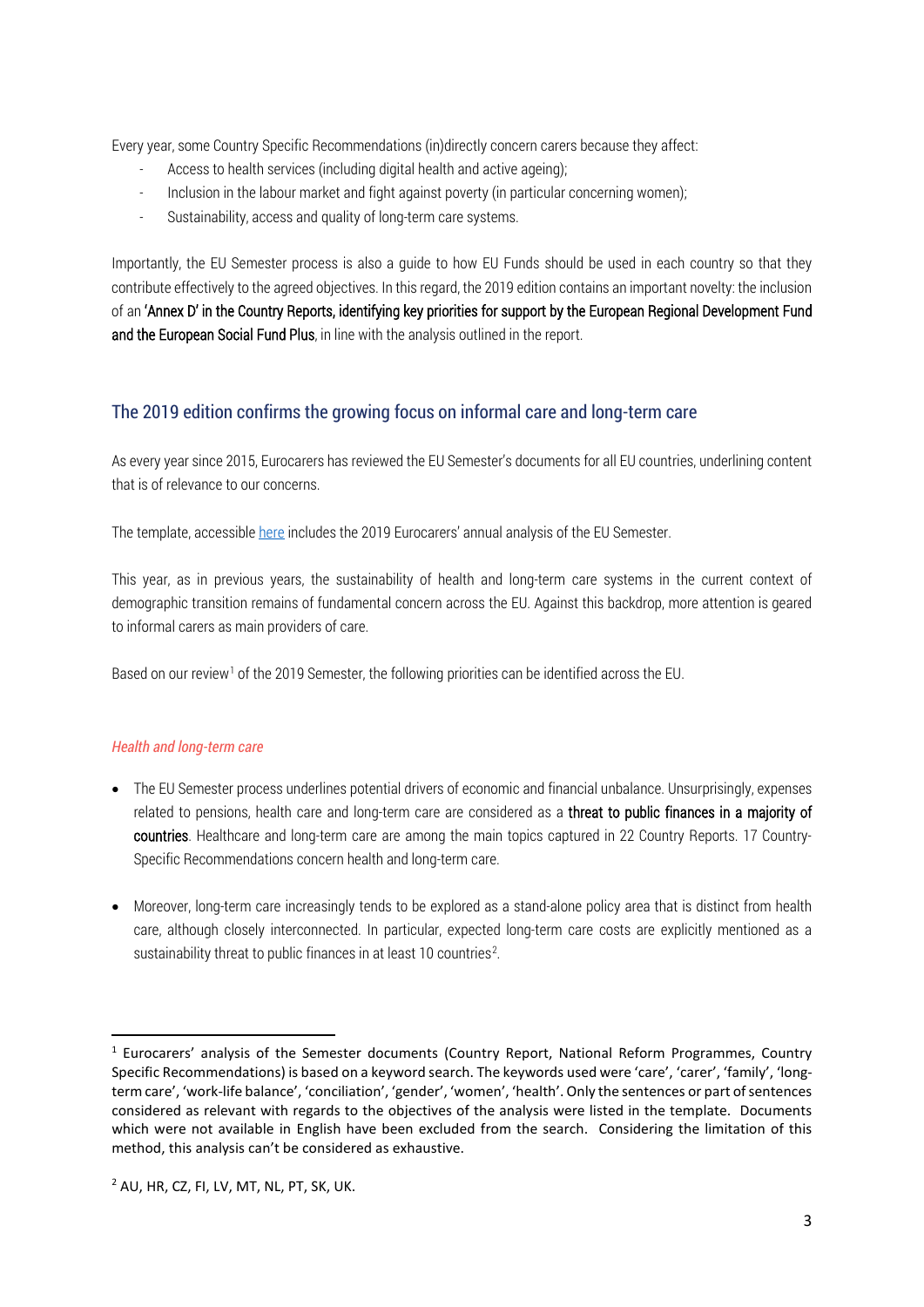#### *Long term care*

- While the sustainability of long-term care is considered at stake in 10 countries<sup>[3](#page-3-0)</sup>, other long-term care-related issues are also emphasised: **accessibility** (12 countries)<sup>[4](#page-3-1)</sup>, and **quality or efficiency** (6 countries)<sup>[5](#page-3-2)</sup>.
- In addition, comments are also made regarding the **organisation** of long-term care provision (for example Belgium is expected to *"further focus on home care",* according to the Country Report).
- Interestingly, long-term care is considered as a **priority for investment** in 9 countries according to Annex D to the Country Report<sup>[6](#page-3-3)</sup>.

#### *Health*

- In a majority of countries, equal access to health services is considered an important issue (and is mentioned as such in the Country Report or the Country Specific Recommendations in 18 countries).
- $\bullet$  In two countries, developing **e-health** services is considered as a way to improve access to health<sup>[7](#page-3-4)</sup>.
- The shortage of health and care professionals is explicitly mentioned as a major concern in 7 countries<sup>[8](#page-3-5)</sup>.

#### *Informal carers*

Importantly, the number of countries for which the EU Semester points out informal care as an issue has increased. Whereas informal care was only mentioned in 8 countries in 2018, and in 10 countries in 2017, the issue is raised for 17 countries this year. For 5 countries<sup>[9](#page-3-6)</sup>, the documents refer to care responsibilities of children and dependent relatives altogether, whereas the focus is clearly on informal carers providing long-term care to dependent people in 12 countries*[10](#page-3-7)*.

While different wordings may be used in order to describe the reality of informal care ('informal care', 'family care', care responsibilities…), the wording 'informal care' tends to be the most commonly used in the above-mentioned documents. Some Country Reports even include detail regarding the way informal carers are supported or not in their country (see below).

#### Informal carers in the Country National Reports

<span id="page-3-3"></span><sup>6</sup> BE HR, AU, IT, IE, PL, PT, SK, RO.

<span id="page-3-0"></span><sup>3</sup> BE, AU, CY, EE, IT, LU, MT, NL, PL, PT.

<span id="page-3-1"></span><sup>4</sup> BE, BU, CY, EE, EL, IT, LV, LT, PL, PT, RO, SK.

<span id="page-3-2"></span><sup>5</sup> BU, LT, PL, PT, RO, SK.

<span id="page-3-4"></span><sup>7</sup> DE, RO.

<span id="page-3-5"></span><sup>8</sup> DE, HR, LT, RO, SP, UK.

<span id="page-3-6"></span><sup>&</sup>lt;sup>9</sup> HR, CZ, LT, NL, SP.

<span id="page-3-7"></span><sup>10</sup> AU, BE, CY, EE, FI, EL, IE, IT, MT, PL, PT, UK.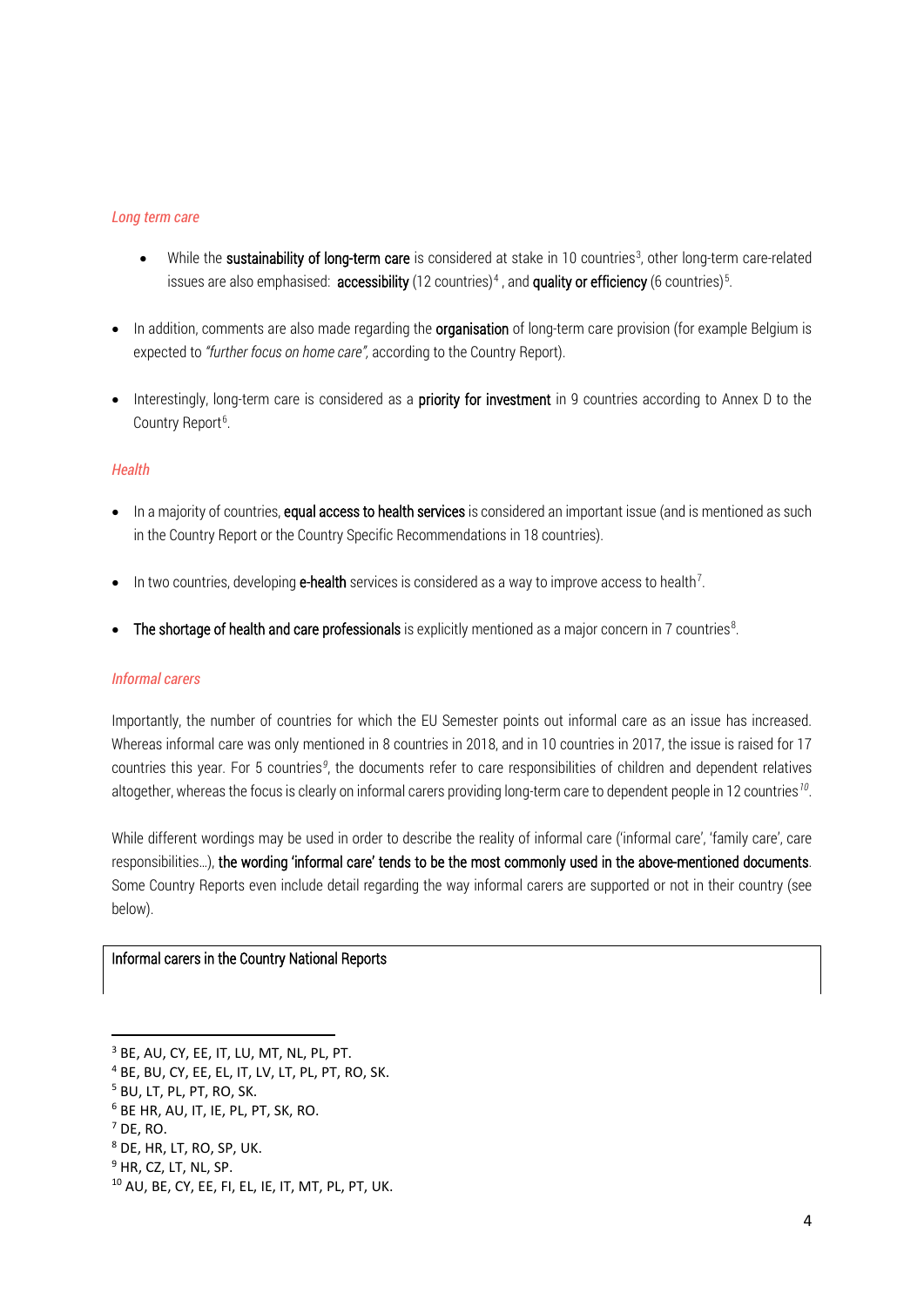"Some action was taken towards a formal status for informal carers and training and empowerment is included in the National Reform Programme." (Portugal)

"Support for informal carers includes a combination of cash benefits, care leave and respite services provided through community services and the 'Community Care Unit'. (...) However, respite services are limited and difficult to secure for those who care for elderly people, which restricts labour market participation of informal carers." (Malta)

"…in fact, most long-term care is provided by informal carers, often family members who have almost no institutional support." (Poland)

#### *The gender dimension of informal care*

- The negative impact of informal care responsibilities on women's participation in the labour market is clearly considered as a key issue, particularly against the backdrop of insufficient employment rates across the EU. Indeed, in most countries, the prevalence of informal care is correlated with the unsatisfactory situation of women on the labour market, referring to low activity /employment rates, or the predominance of part-time work amongst women. The need to untap the potential of women on the labour market is mentioned for 14 countries<sup>[11](#page-4-0)</sup>.
- In order to improve the situation, recommendations comprise the need for investment in long-term care services (see above), as well as **measures to improve work-life balance** (for 8 countries)<sup>12</sup>.

## How to use the Semester?

The nature of the EU Semester entails limitations which prevent it from reflecting the complexity of the reality of care and caring in the EU. Its primary focus on economic growth and macro-economic balance, does not leave much space for considerations relating to well-being, human rights and dignity, but does allow to capture the negative impact of informal care on women's participation in the labour market and its central role in the financial sustainability of long-term care systems. Besides, the lack of democratic legitimacy of the whole process, as well as the lack of consultation with civil society, are yet to be fully addressed.

However, the EU Semester provides stakeholders with a valuable and powerful tool to engage in and nurture a dialogue with public authorities, based on the many entry points it offers.

#### How to use the Semester leverage at national level?

Challenges related to informal care, health and long-term care systems, access to the labour market, or gender equality, are all policy hooks that can be used by Civil Society Organisations to engage with public authorities and discuss the policies and investments required to support our collective mission.

• You may ask to be involved in the definition and implementation of the policies mentioned in the Semester, which have a bearing on carers' life. Building on your Eurocarers membership, you could also build on our collective expertise

<span id="page-4-0"></span><sup>11</sup> AU, CZ, FI, EL, HU, IE, IT, LT, MT, NL, PL, RO, SP, UK.

<span id="page-4-1"></span><sup>12</sup> AU, FI, GE, IE, IT, LU, MT, SP.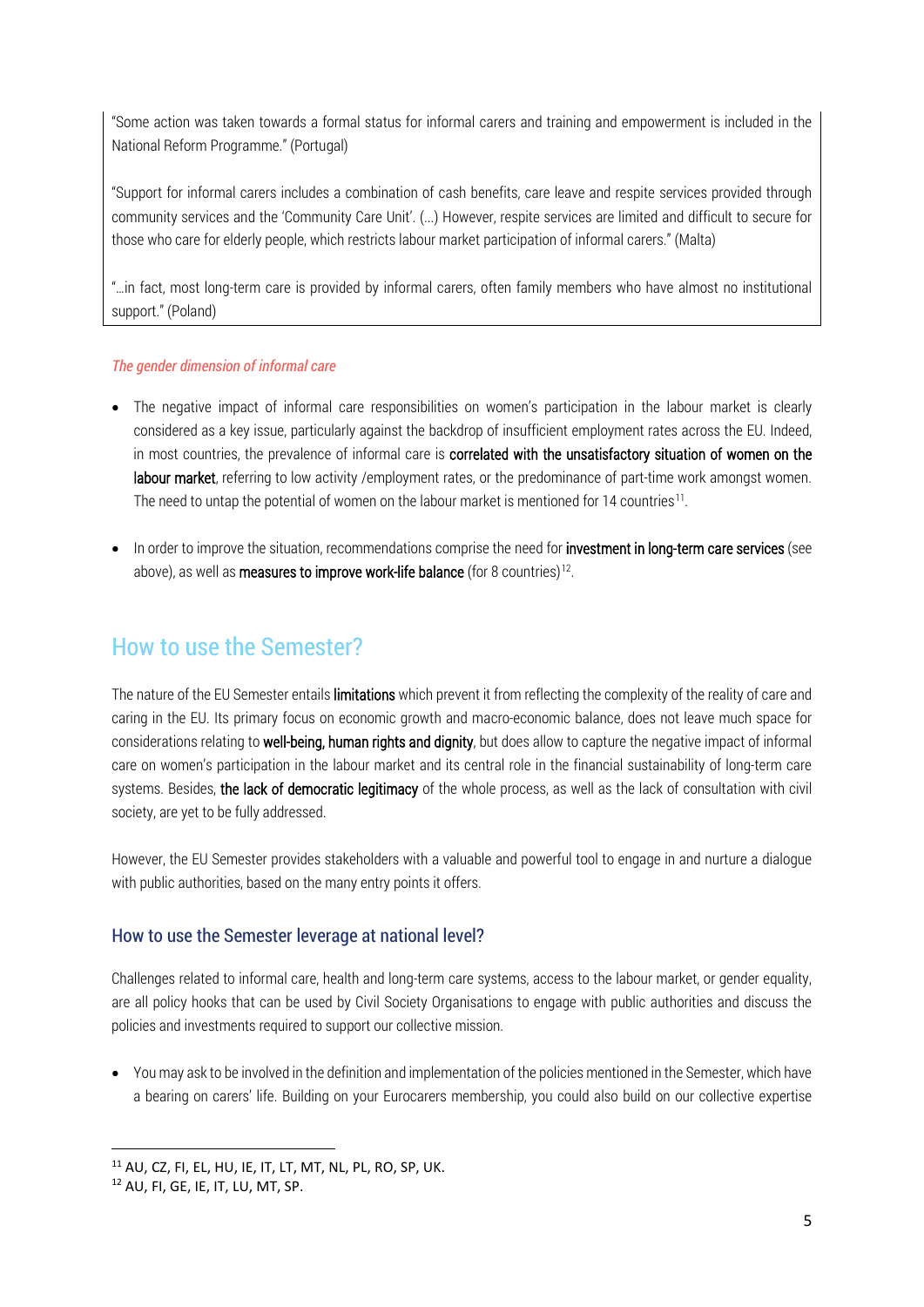(notably our [Strategy,](https://eurocarers.org/strategy/) which can be transposed at national level) and on our examples of good practices and carerfriendly legislations from across Europe.

- Should your country's National Report shed light on challenges specifically related to informal care and carers, you could use the opportunity to hold your government accountable for its (in)action. Should your country's National Report not mention informal care at all, you could challenge this lack of visibility, building on the information available for other EU countries.
- Such advocacy work could also be developed in cooperation with other civil society organisations, sharing a similar approach to health and long-term care issues (for example organisations representing families, elderly people, health professionals' organisations, organisations fighting for social cohesion and intergenerational solidarity...). In particular, trade-unions and employers' organisations are meant to be involved in the transposition of the Work-Life Balance Directive adopted last June, which introduces the right to 5 days of carer's leave per carer per year at European level. You could use this opportunity to establish links and inform their work.
- You may also build on the content of your country's EU Semester-related documents, and in particular Annex D to the National Country Report, to contribute to the programming of EU Funds in your country, thereby strengthening your potential applications to the European Regional Development Fund and the European Social Fund Plus.

#### What can be done at European level?

- You may consider that the analysis developed by the European Commission does not adequately reflect the situation in your country/region and the latest research outcomes at your disposal. The Commission has expressed interest in information contributing to a better understanding of the situation at national level, you might therefore share any informative research or practices concerning both informal care and civil society participation in this policy area. Eurocarers' Secretariat will be more than happy to put members in contact with your country's Desk Officer in the European Commission (DG EMPL), who is in charge of drafting the social aspect of the country analysis.
- You might also get in contact and share your views with your country's representative in the Social Protection Committee (SPC), which is an advisory policy committee to the Ministers in the Employment and Social Affairs Council, where all member states are represented. The SPC's tasks include preparing Council discussions on social protection and on the country-specific recommendations in the context of the EU Semester. You will find more information about the SPC and find the contact details of your national representatives [here.](https://ec.europa.eu/social/main.jsp?catId=758)
- Obviously, the Eurocarers' Secretariat remains actively involved in discussions with EU institutions about the EU Semester, bringing our collective expertise, sharing concrete examples and demanding that informal carers be considered fairly.

### **Conclusions**

Despite its limitations, the EU Semester remains a valuable tool to set (and learn about) priorities for policy developments and social investments. It provides us with an important leverage both in terms of advocacy and project development, at EU and national levels. It is also considered a key instrument for advancing the principles set out in the European Pillar of Social Rights, although these often remain dominated by economic objectives.